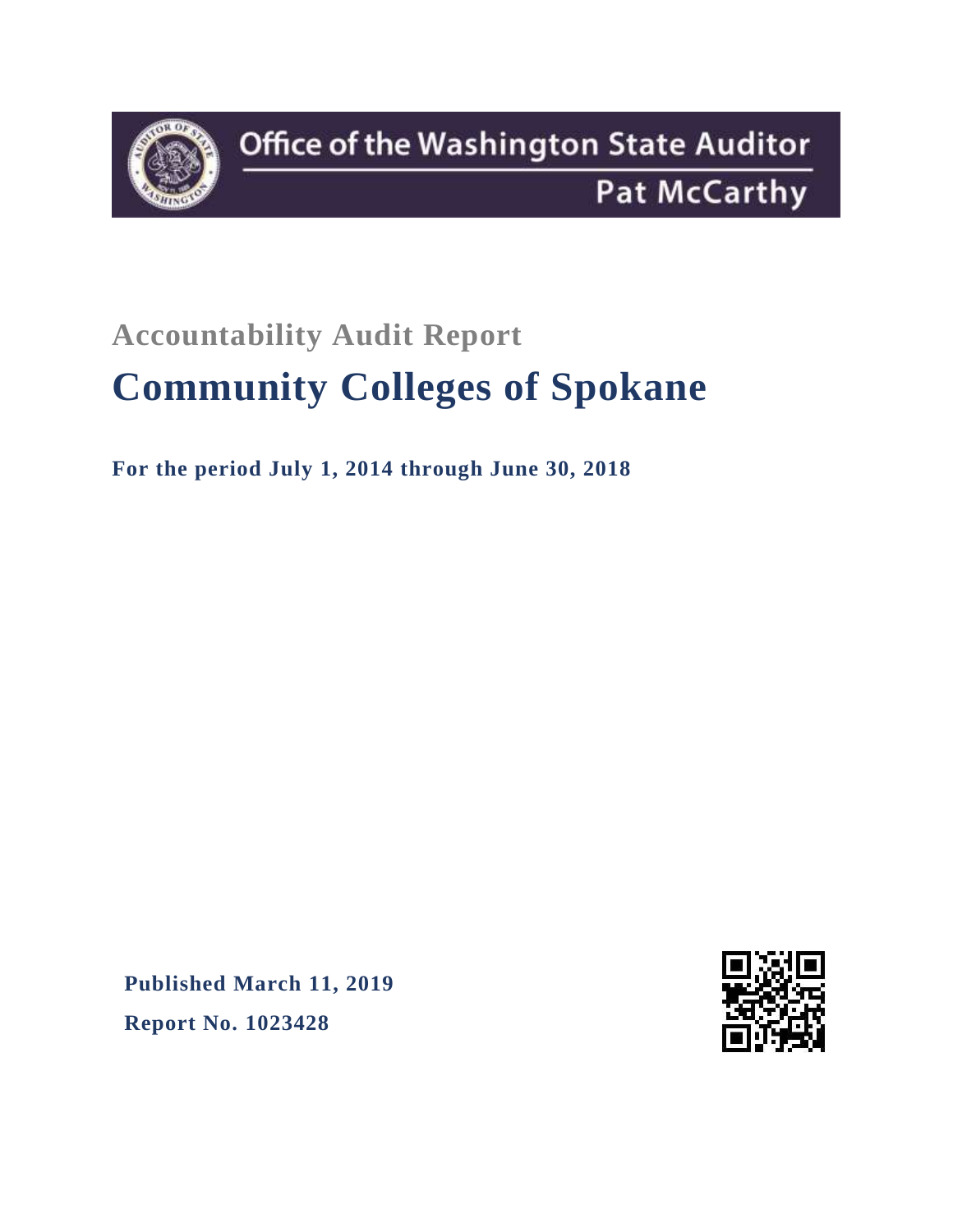

### **Office of the Washington State Auditor Pat McCarthy**

March 11, 2019

Board of Trustees Community Colleges of Spokane Spokane, Washington

#### **Report on Accountability**

Thank you for the opportunity to work with you to promote accountability, integrity and openness in government. The State Auditor's Office takes seriously our role of providing state and local governments with assurance and accountability as the independent auditor of public accounts. In this way, we strive to help government work better, cost less, deliver higher value and earn greater public trust.

Independent audits provide essential accountability and transparency for College operations. This information is valuable to management, the governing body and public stakeholders when assessing the government's stewardship of public resources.

The attached comprises our independent audit report on the College's compliance with applicable requirements and safeguarding of public resources for the areas we examined. We appreciate the opportunity to work with your staff and we value your cooperation during the audit.

Sincerely,

Tat Merchy

Pat McCarthy State Auditor Olympia, WA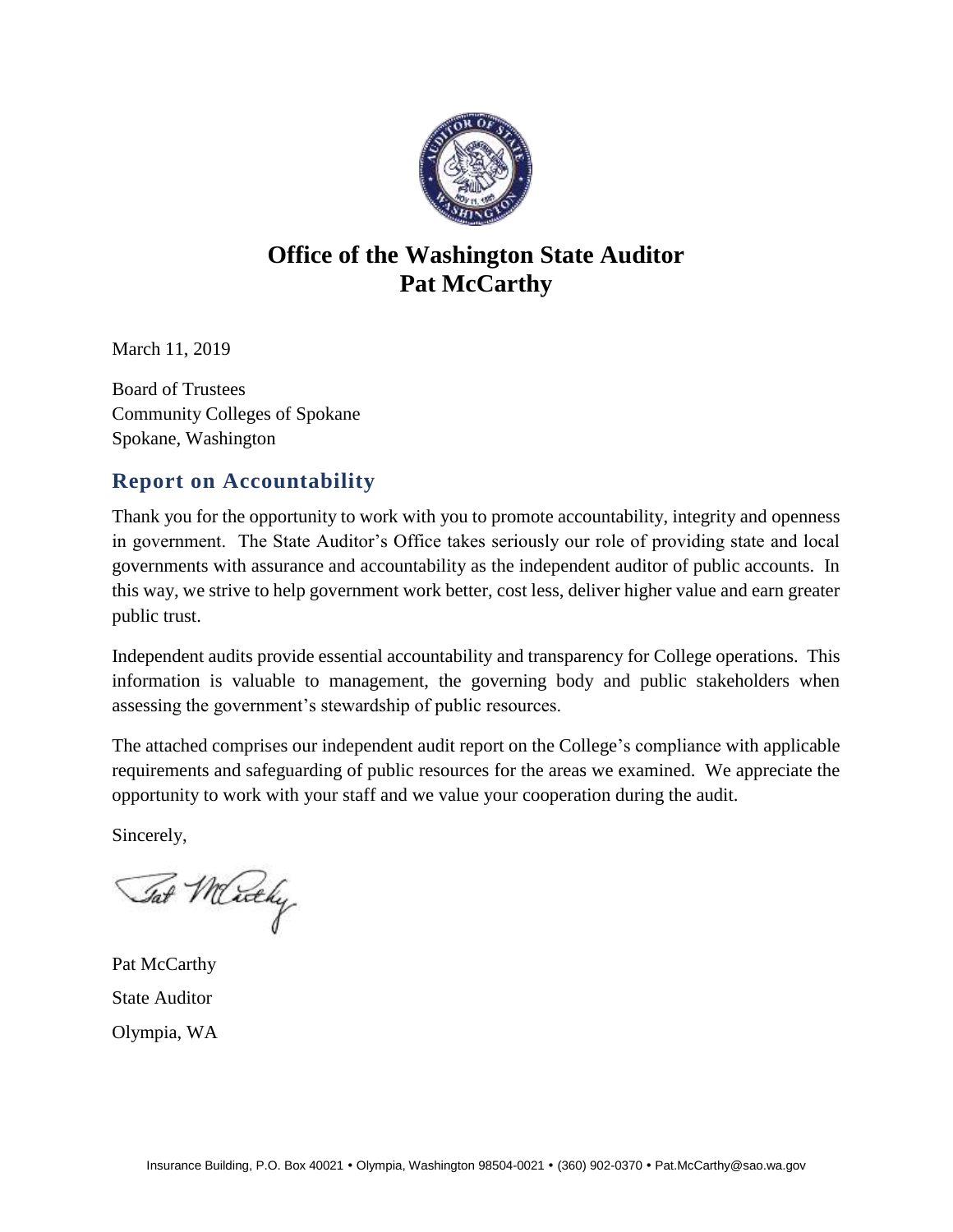## TABLE OF CONTENTS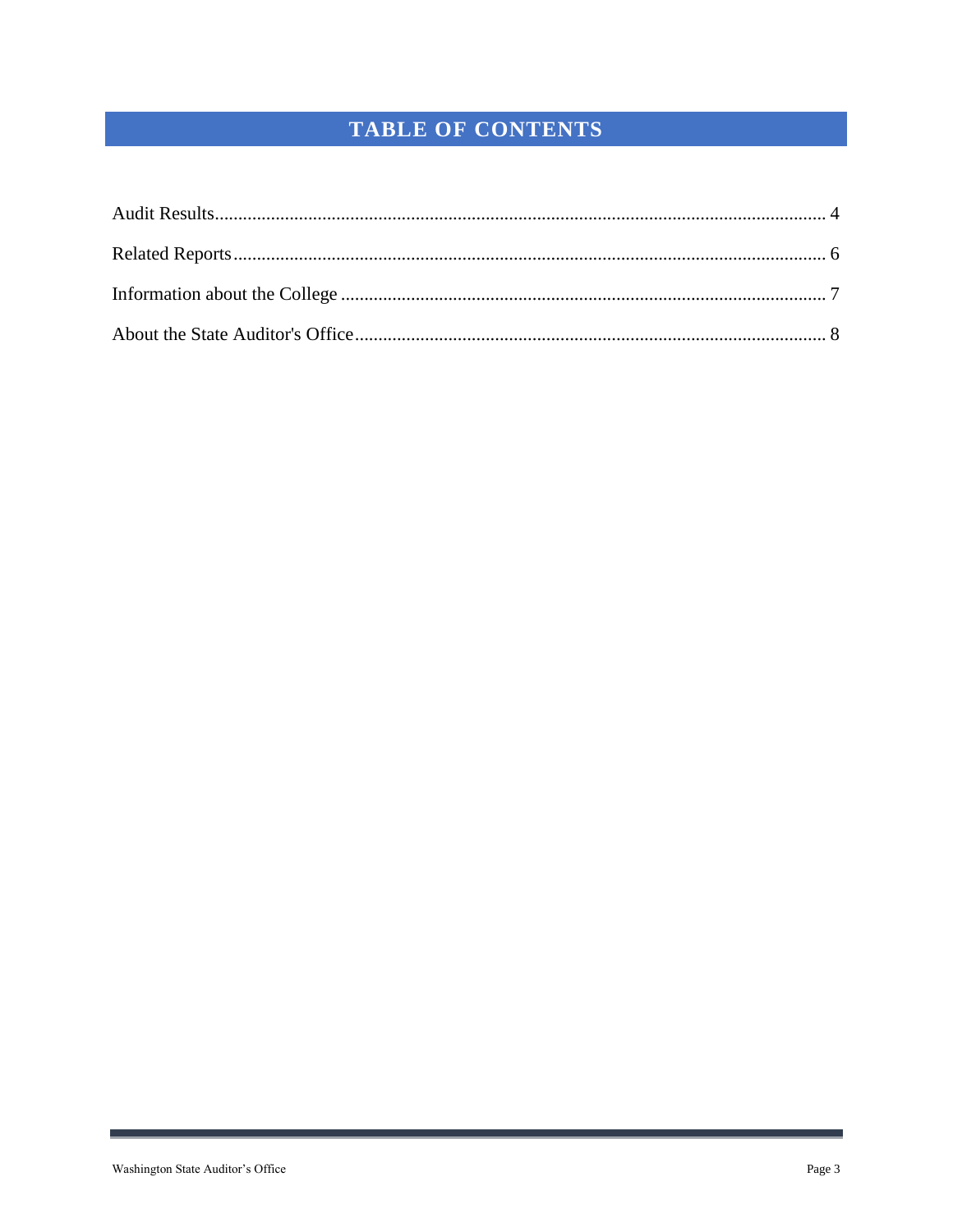#### <span id="page-3-0"></span>**AUDIT RESULTS**

This report describes the overall results and conclusions for the areas we examined. In those selected areas, College operations complied with applicable state laws, regulations, and its own policies, and provided adequate controls over safeguarding of public resources.

Because public distribution of tests performed and the related results over information technology could increase the risk to the College's IT security, distribution of that information has been limited to management and the governing body of the College and is kept confidential under RCW 42.56.420

During the audit period certain matters came to our attention that are currently under investigation.

Additionally, as noted under the Related Reports – Special Investigations section of this report, certain matters were examined and reported as part of a separate engagement.

#### **About the audit**

This report contains the results of our independent accountability audit of the Community Colleges of Spokane from July 1, 2014 through June 30, 2018.

Management is responsible for ensuring compliance and adequate safeguarding of public resources from fraud, loss or abuse. This includes the design, implementation and maintenance of internal controls relevant to these objectives.

This audit was conducted under the authority of RCW 43.09.310, which requires the Office of the State Auditor to examine the financial affairs of all state agencies. Our audit involved performing procedures to obtain evidence about the College's use of public resources, compliance with state laws and regulations and its own policies and procedures, and internal controls over such matters.

In keeping with general auditing practices, we do not examine every transaction, activity or area. Instead, based on our risk assessment for the years ended June 30, 2018, 2017, 2016 and 2015, the areas examined were those representing the highest risk of fraud, loss, abuse, or noncompliance. The following areas were examined during this audit period:

- Application review of software system, including:
	- System conversion
	- IT security policies, practices and controls protecting financial systems, IT systems and data
- Facilities Department review purchase cards, fuel cards and payroll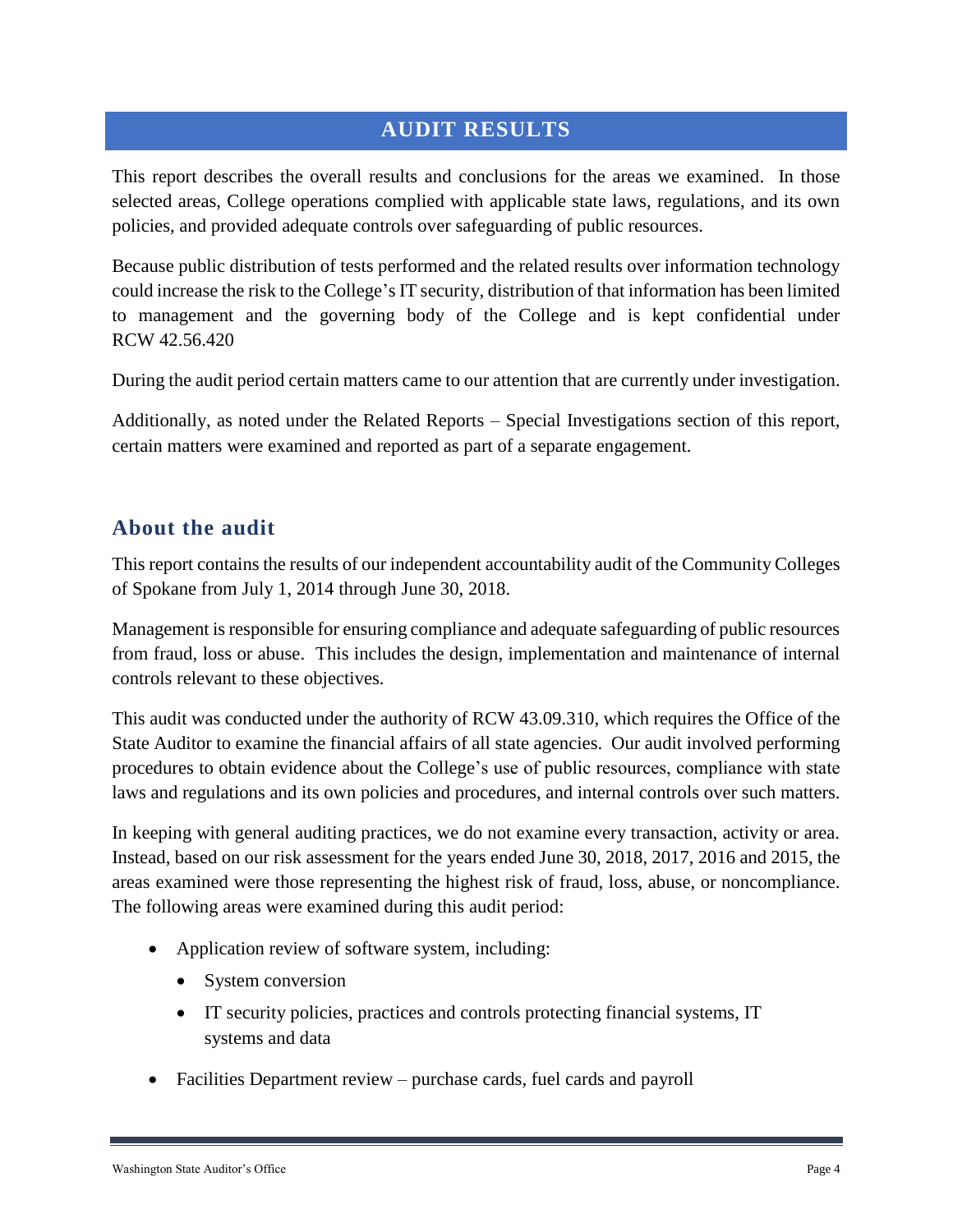- Payroll processing and wages and/or benefit recalculations
- Contracts/agreements monitoring at decentralized departments and compliance with agreement terms
- Purchase card activity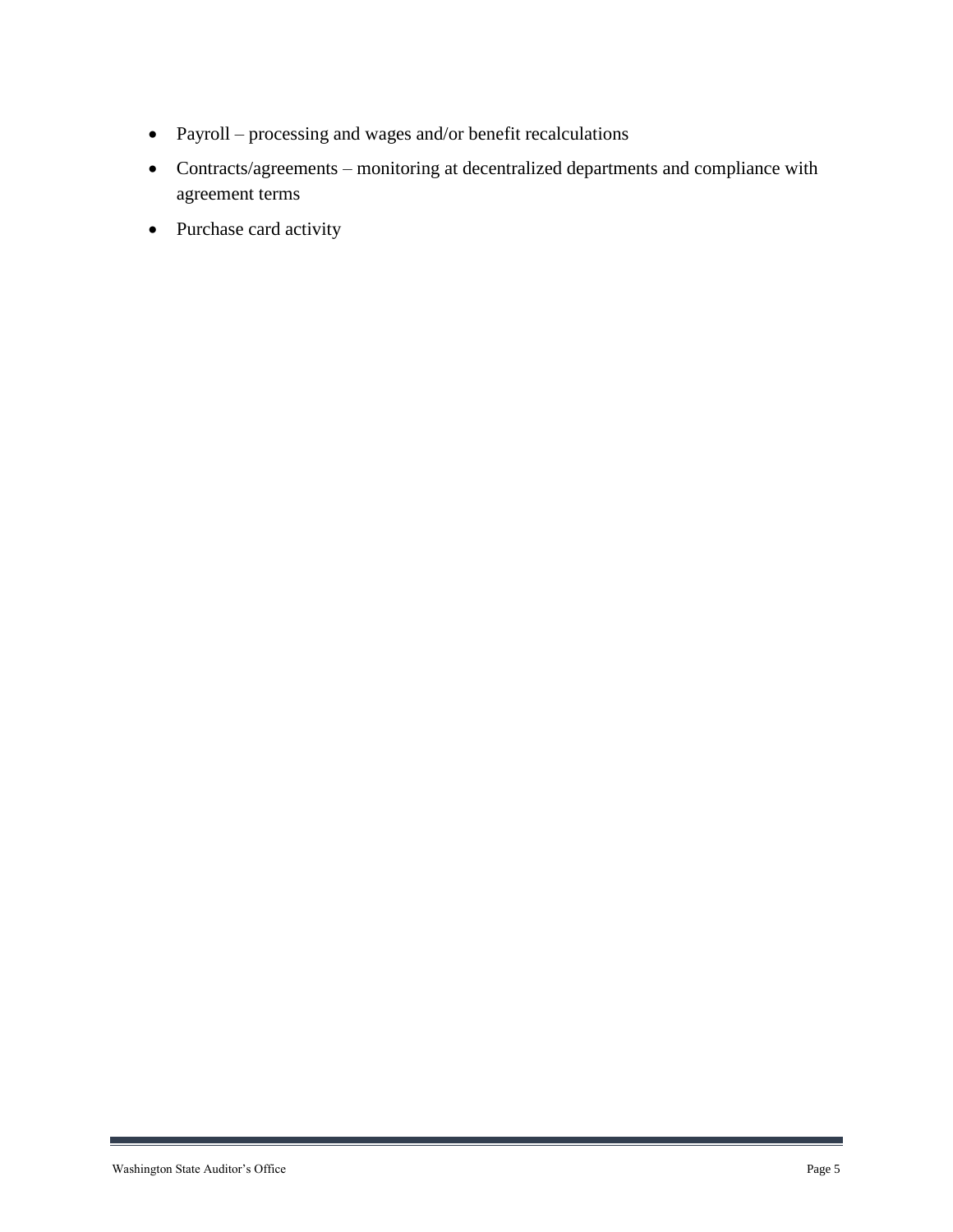#### <span id="page-5-0"></span>**RELATED REPORTS**

#### **Financial**

Our opinions on the College's financial statements for the years ended June 30, 2015 and 2014 are provided in separate reports. Those reports are available on our website, [http://portal.sao.wa.gov/ReportSearch.](http://portal.sao.wa.gov/ReportSearch)

We perform an annual audit of the statewide basic financial statements, as required by state law (RCW 43.09.310). Our opinion on these financial statements is included in the Comprehensive Annual Financial Report (CAFR) prepared by and available from the Office of Financial Management.

The CAFR reflects the financial activities of all funds, organizations, institutions, agencies, departments and offices that are part of the state's reporting entity. That report is issued by the Office of Financial Management in December of each year and can be found at [www.ofm.wa.gov.](http://www.ofm.wa.gov/)

A summary of the audit for the period ending June 30, 2018, can be found at: <http://www.sao.wa.gov/resources/Pages/AnnualReports.aspx>

#### **Federal programs**

In accordance with the Single Audit Act, we annually audit major federal programs administered by the state of Washington. Rather than perform a single audit of each agency, we audit the state as a whole. The results of that audit are published in a report issued by the Office of Financial Management in March of each year.

#### **Special investigations**

During the current audit period, the State Auditor's Office issued a report on a misappropriation of public funds at the College. That report is available on our website, [http://portal.sao.wa.gov/ReportSearch.](http://portal.sao.wa.gov/ReportSearch/?qItemType=1&qItemDesc=Community%20Colleges%20of%20Spokane&qItemValue=S676)

During the current audit period, the State Auditor's Office issued a report pursuant to the State Employee Whistleblower Act (Chapter 42.40 RCW). That report is available on our website, [http://portal.sao.wa.gov/ReportSearch.](http://portal.sao.wa.gov/ReportSearch/?qItemType=1&qItemDesc=Community%20Colleges%20of%20Spokane&qItemValue=S676)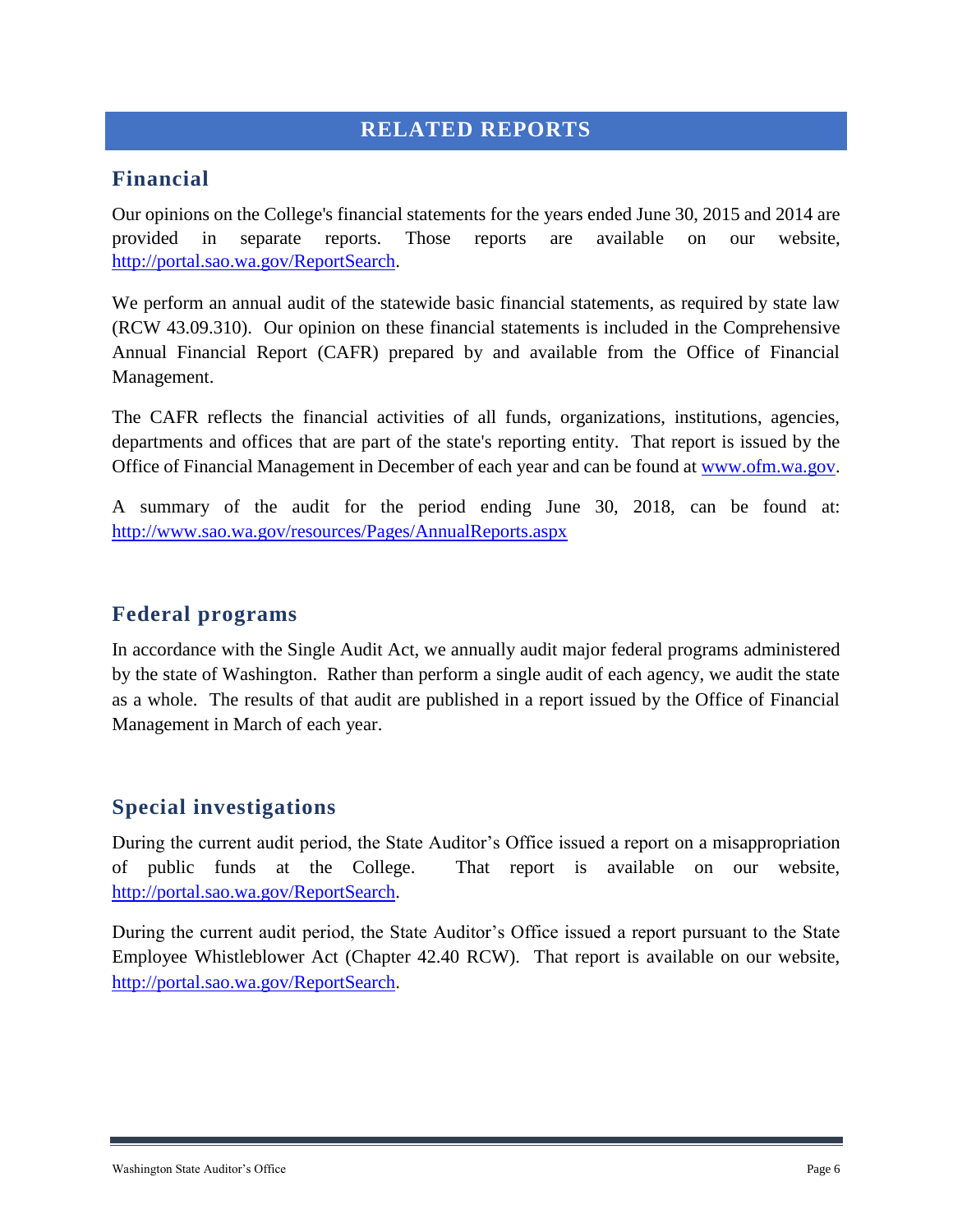#### <span id="page-6-0"></span>**INFORMATION ABOUT THE COLLEGE**

The Community Colleges of Spokane was founded in 1963. The District is composed of Spokane Falls Community College, Spokane Community College, and District Administration. The Districts' colleges offer academic transfer, professional, technical, adult literacy and workforce training programs for approximately 30,185 students in Ferry, Lincoln, Pend Oreille, Spokane, Stevens and Whitman counties.

The District has 2,451 faculty members and employees. It operates on a budget of approximately \$190.9 million, of which \$51.5 million is appropriated by the state. A five-member Board of Trustees oversees District operations. The Board is appointed by the Governor and confirmed by the Senate. The Board appointed Dr. Christine Johnson as Chancellor in August 2010.

| Contact information related to this report |                                         |  |  |
|--------------------------------------------|-----------------------------------------|--|--|
| Address:                                   | <b>Community Colleges of Spokane</b>    |  |  |
|                                            | 501 N. Riverpoint Blvd.                 |  |  |
|                                            | MS 1009                                 |  |  |
|                                            | Spokane, WA 99217                       |  |  |
| Contact:                                   | Lisa Hjaltalin, Chief Financial Officer |  |  |
| Telephone:                                 | $(509)$ 434-5275                        |  |  |
| Website:                                   | www.ccs.spokane.edu                     |  |  |

*Information current as of report publish date.*

#### **Audit history**

You can find current and past audit reports for the Community Colleges of Spokane at [http://portal.sao.wa.gov/ReportSearch.](http://portal.sao.wa.gov/ReportSearch/?qItemType=1&qItemDesc=Community%20Colleges%20of%20Spokane&qItemValue=S676)